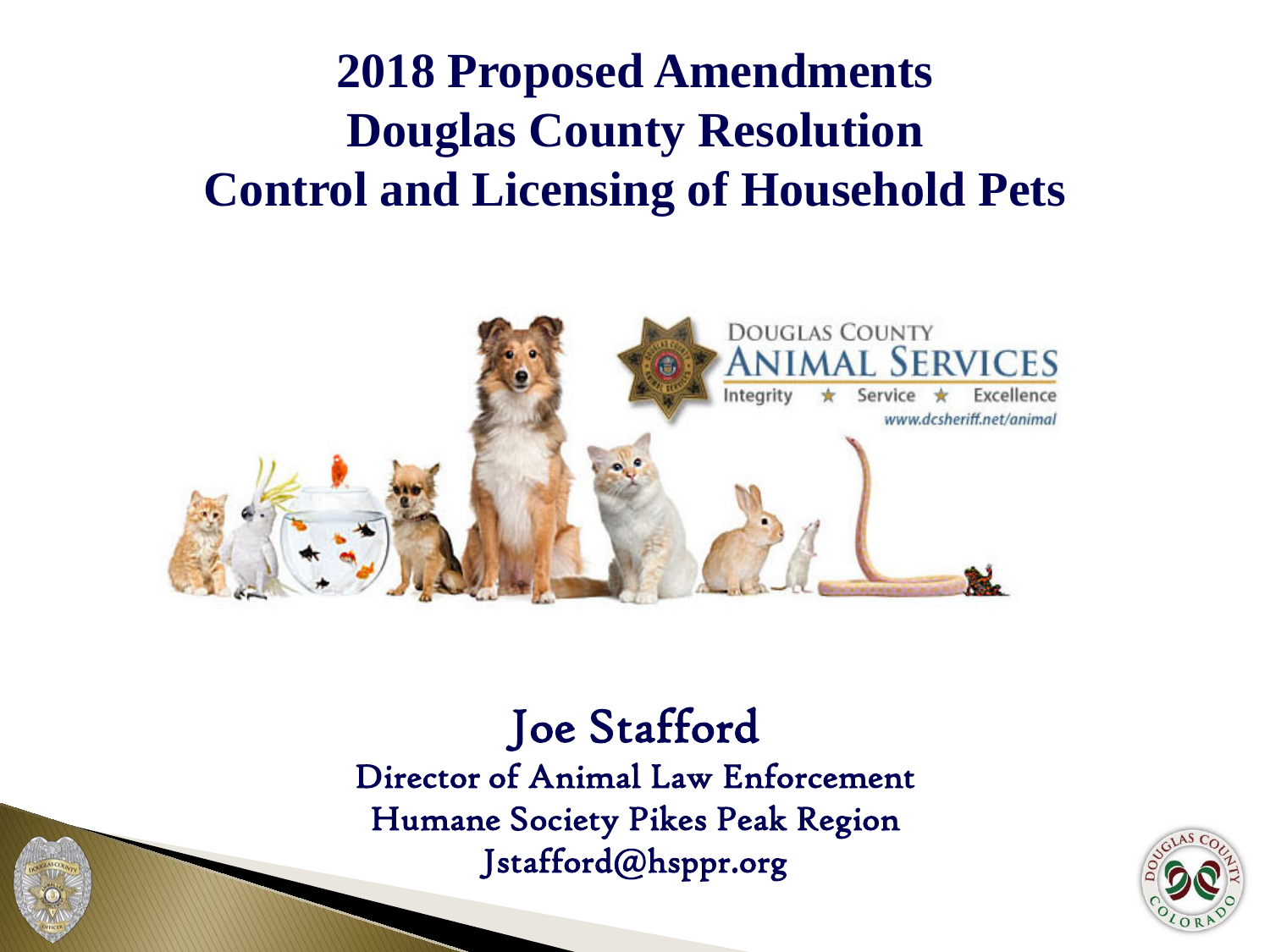#### OVERVIEW

- Welcome and Introductions
- Proposed Changes to the Resolution
- Public Questions and Comments



![](_page_1_Picture_5.jpeg)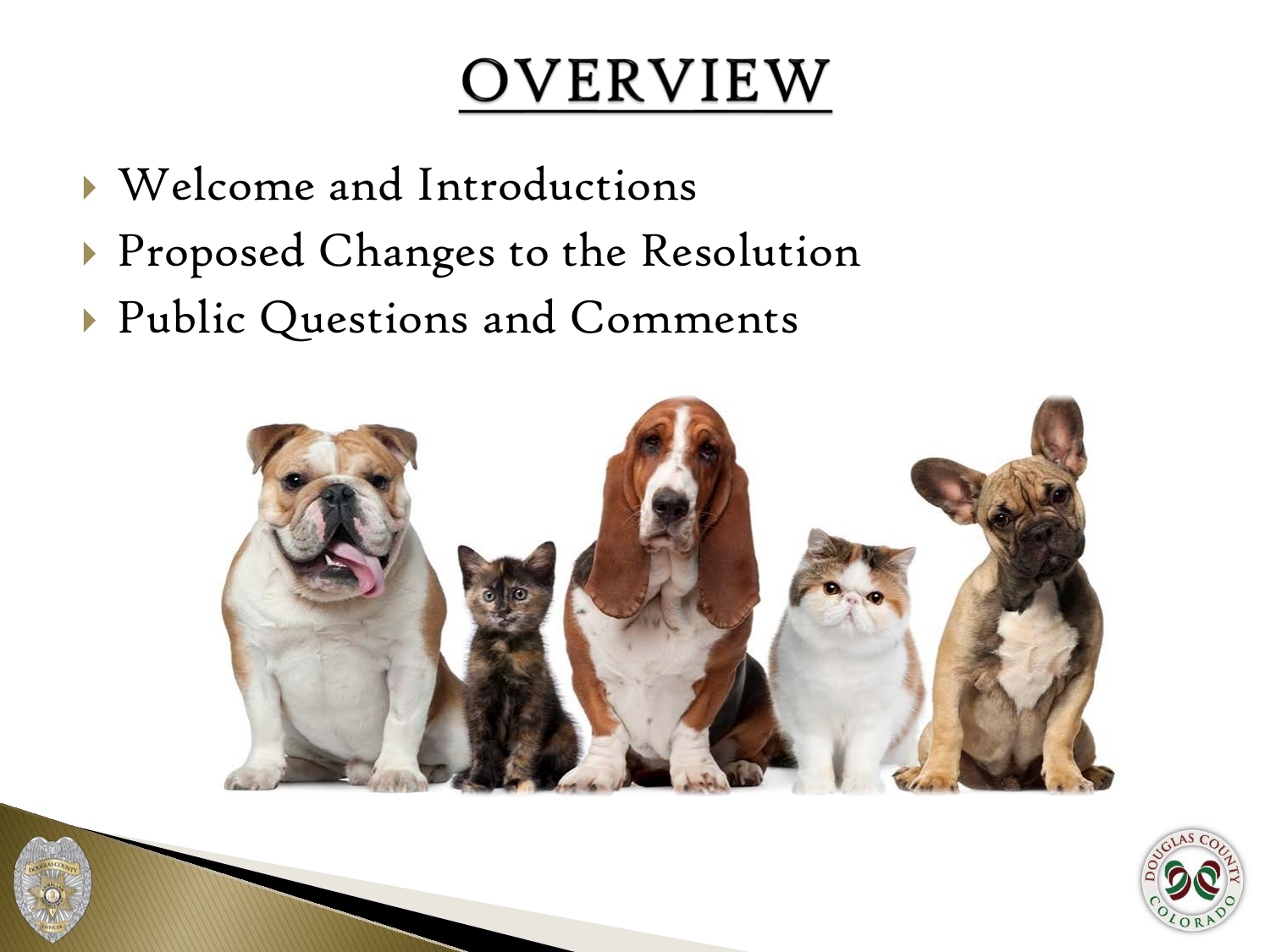#### Proposed Changes

- Number of Animals
- Noisy Pets
- Potentially Dangerous Animals
- Dangerous Animals

![](_page_2_Picture_5.jpeg)

![](_page_2_Picture_6.jpeg)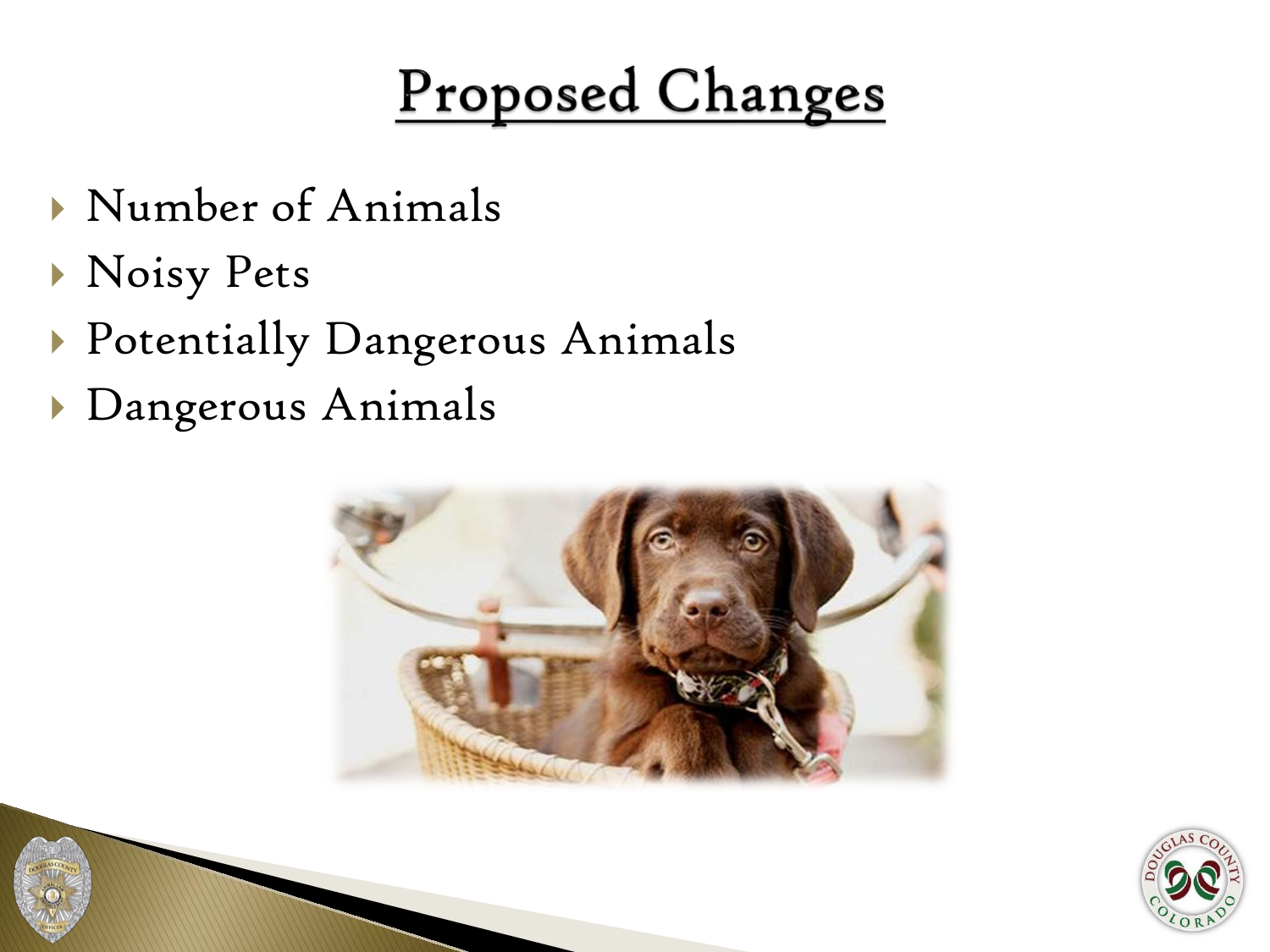### Number of Animals

- Animal Resolution will defer to Douglas County Zoning Resolution for Consistency
	- o Current Animal Resolution Allows 4 Household Pets
	- oZoning Resolution number allowed depends on zone district and property size

![](_page_3_Picture_4.jpeg)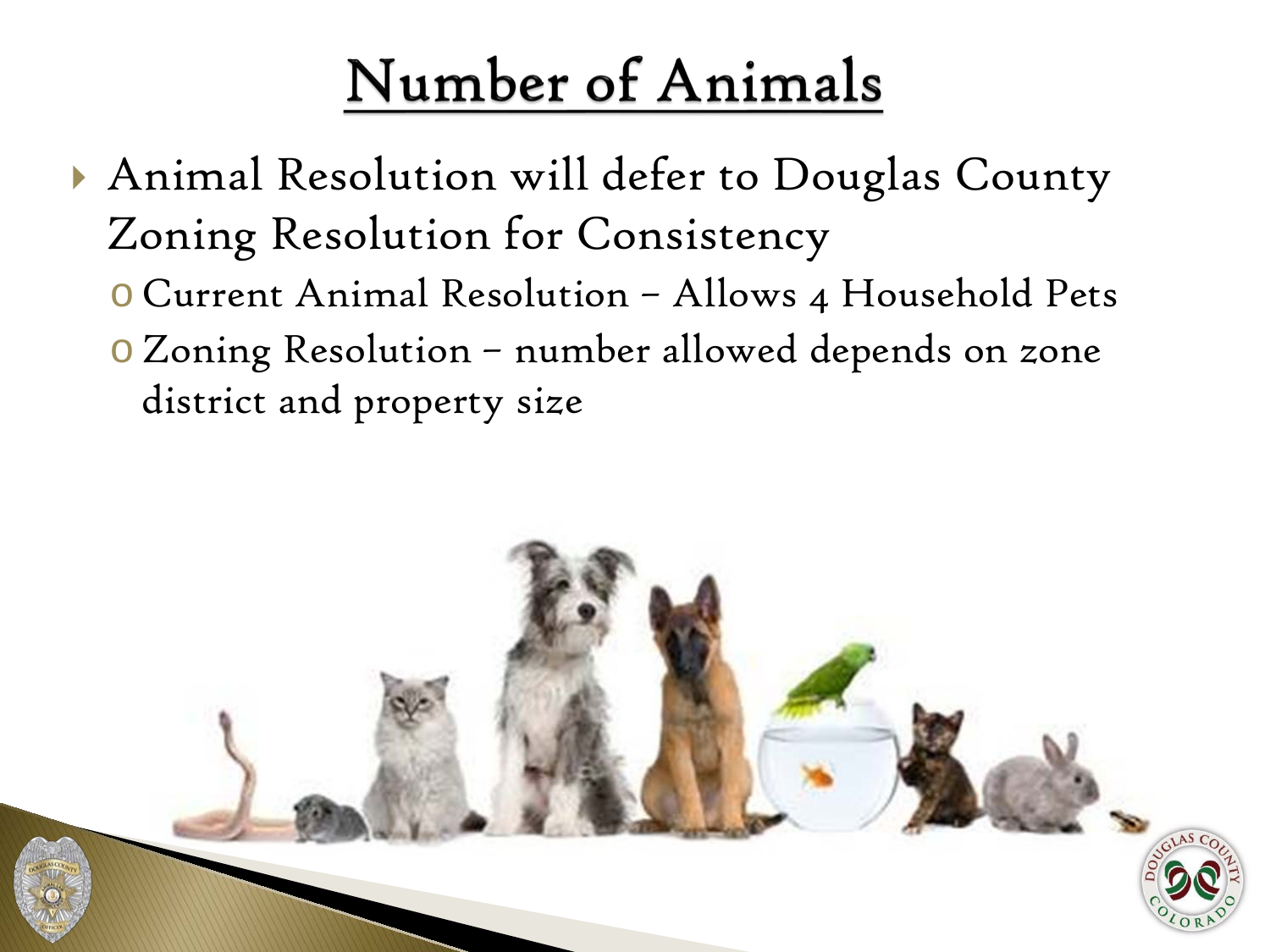#### Noisy Pets (Barking Dogs) **Current Resolution**

- Violation is poorly defined
- Extremely ineffective at resolving the problem
- Majority of court cases are dismissed—lack of evidence
- Very frustrating for everyone involved

![](_page_4_Picture_5.jpeg)

![](_page_4_Picture_6.jpeg)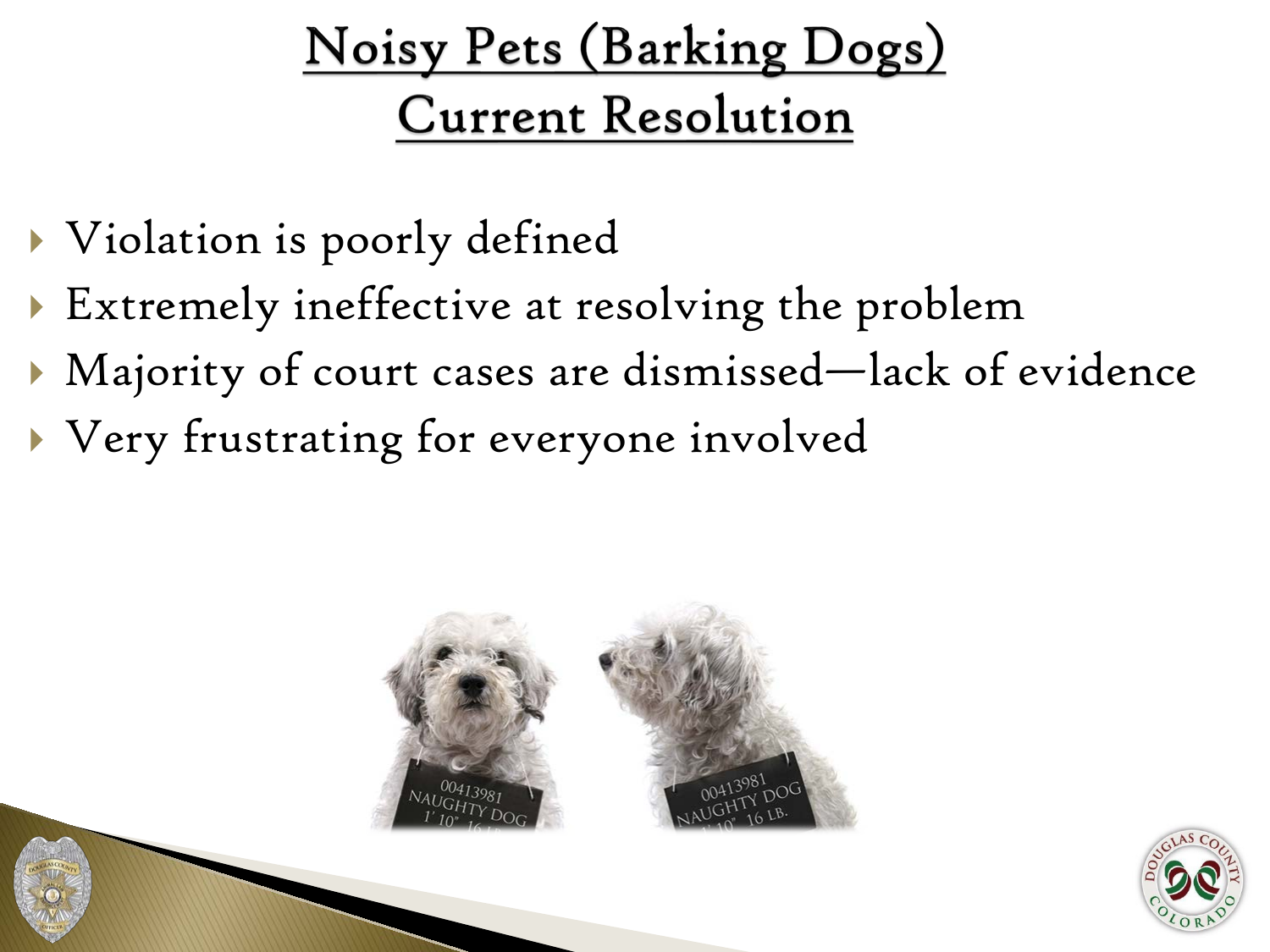#### Noisy Pets (Barking Dogs) **Proposed Resolution**

- More clear definition of a violation
- **Provides multiple tools to address the problem**
- ALE Officer or Deputy may take direct action
- Does NOT require the complainant to be listed on a Warning & Notice to Comply
- Requires corroboration at the citation phase

![](_page_5_Picture_6.jpeg)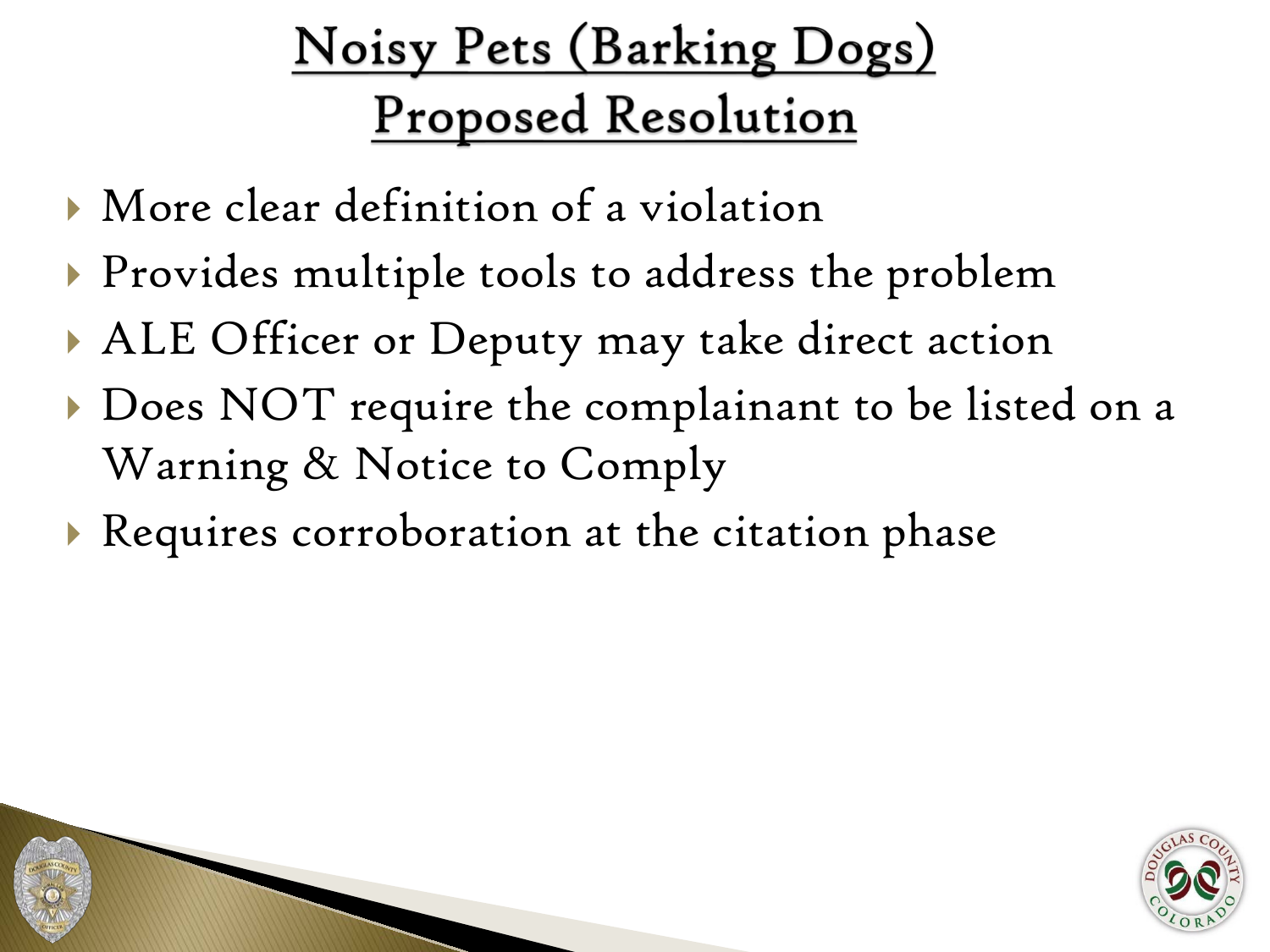#### **Aggressive Animals Current Resolution**

- Does not adequately address domestic animal attacks
- All violations result in a fine
- Does not address root behavior/control problems
- No ongoing monitoring of situation

![](_page_6_Picture_5.jpeg)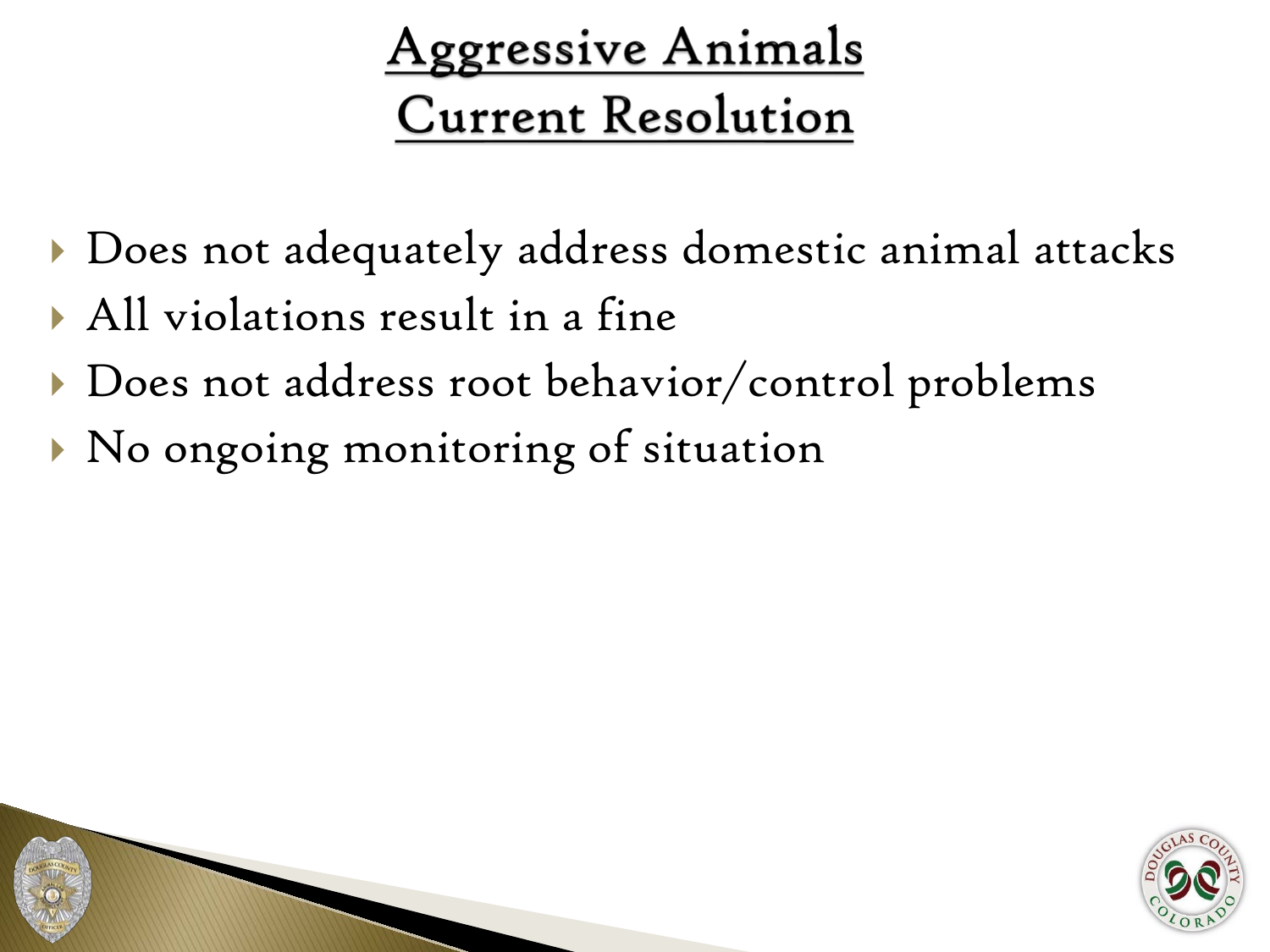#### **Aggressive Animals Proposed Resolution**

- Potentially Dangerous Animals (PDA)
	- Causes injury less than serious bodily injury to any person or domestic animal
	- Without provocation approaches any person in a menacing or terrorizing manner
	- Attacks any person who is lawfully on the owner's property
	- Summons to Court
	- Maintain a PDA license
		- o Inspection by ALE, microchip, containment, training/behavior modification, signage, or other action deemed necessary and reasonable by the Court

![](_page_7_Picture_8.jpeg)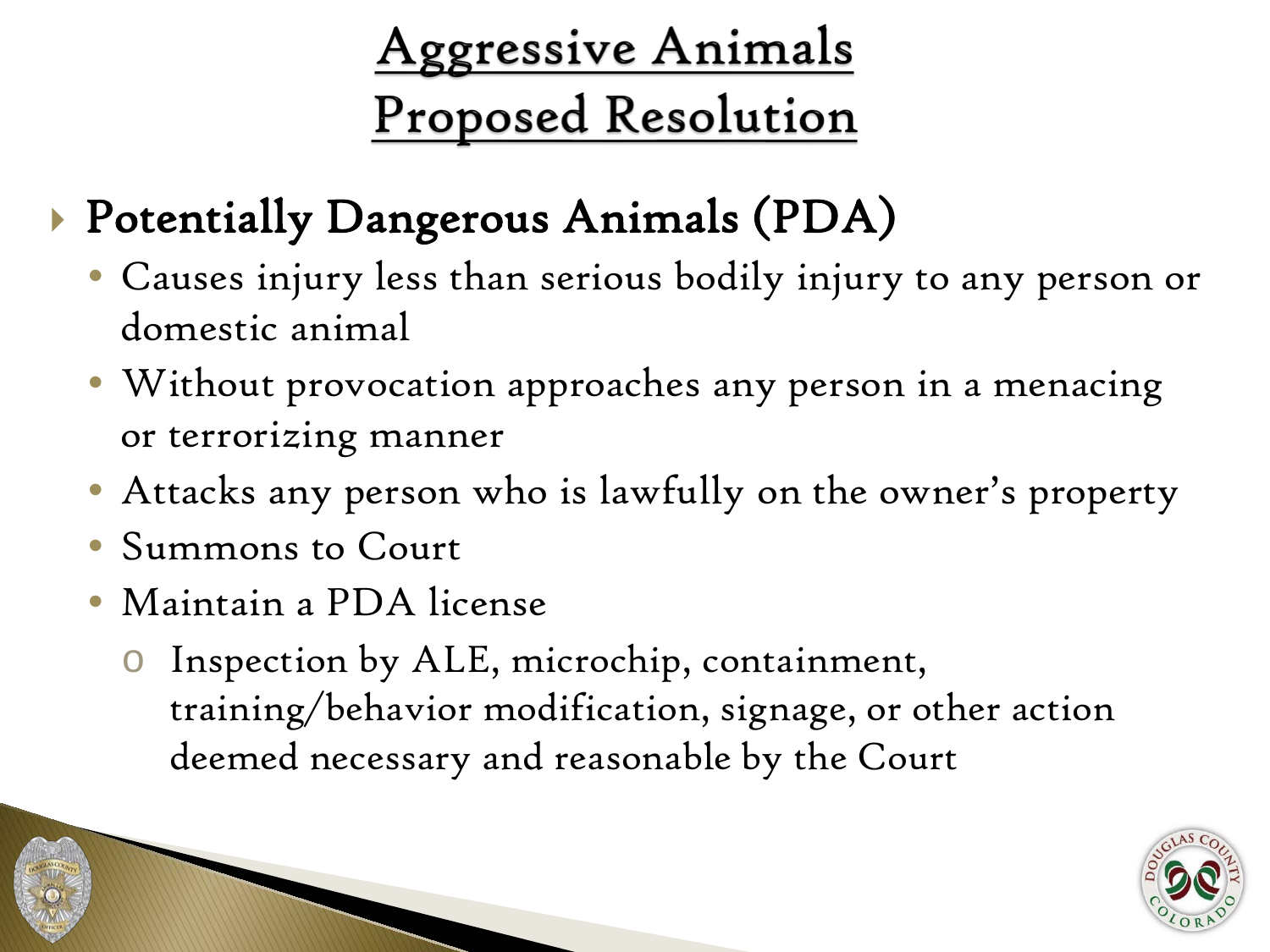#### **Aggressive Animals Proposed Resolution**

- Dangerous Animals (DA)
	- Causes serious bodily injury to a person or domestic animal
	- Second or subsequent conviction of PDA
	- Fails to maintain a PDA license as ordered by the Court
	- Engages in or has been trained for animal fighting
	- Summons to Court
	- Removed from County OR humanely euthanized if convicted

![](_page_8_Picture_8.jpeg)

![](_page_8_Picture_9.jpeg)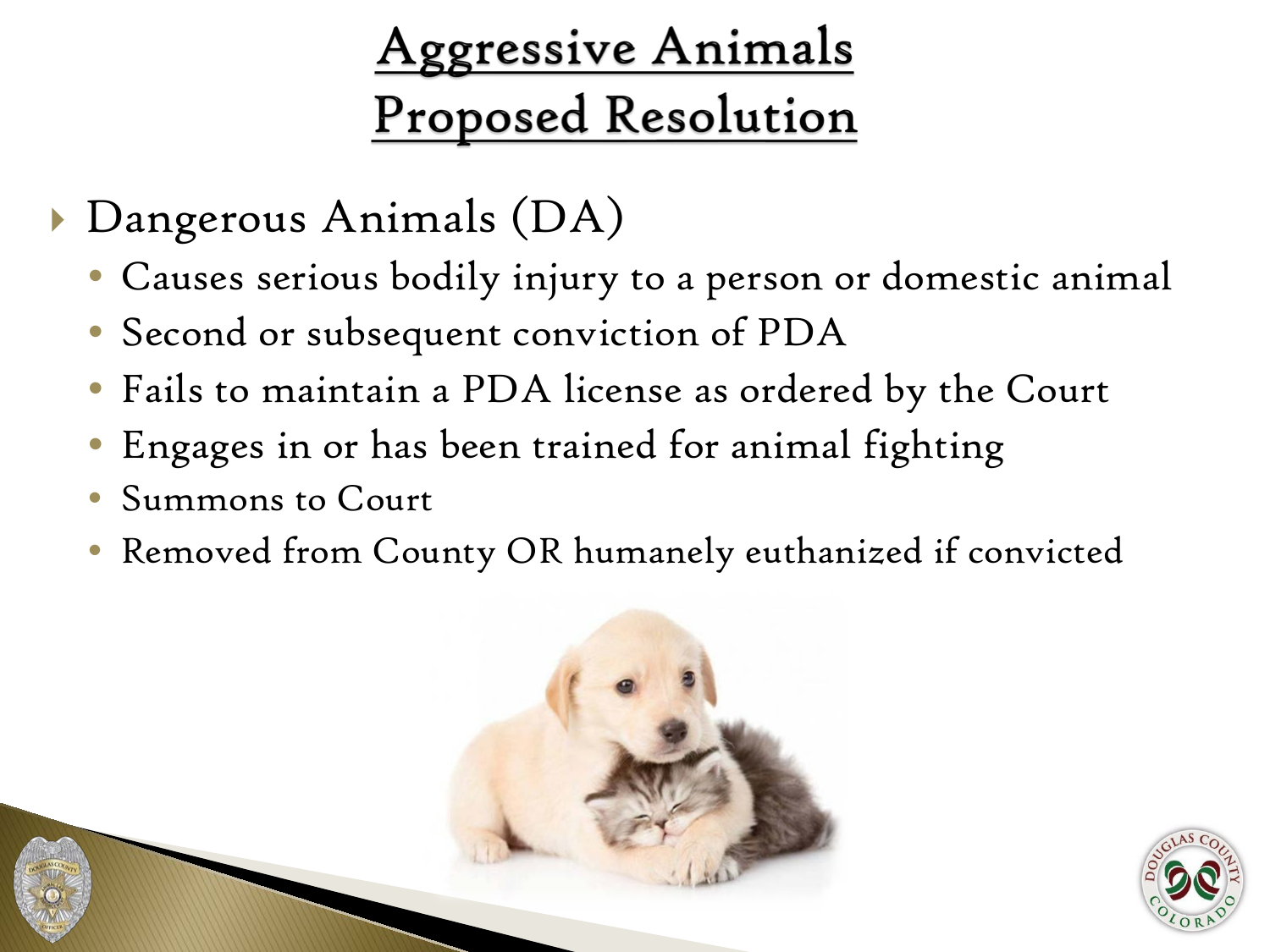## **Humane Society of the Pikes Peak Region**

▶ Leslie Yoder, Vice President

![](_page_9_Picture_2.jpeg)

# happy tails. happy hearts.™

![](_page_9_Picture_4.jpeg)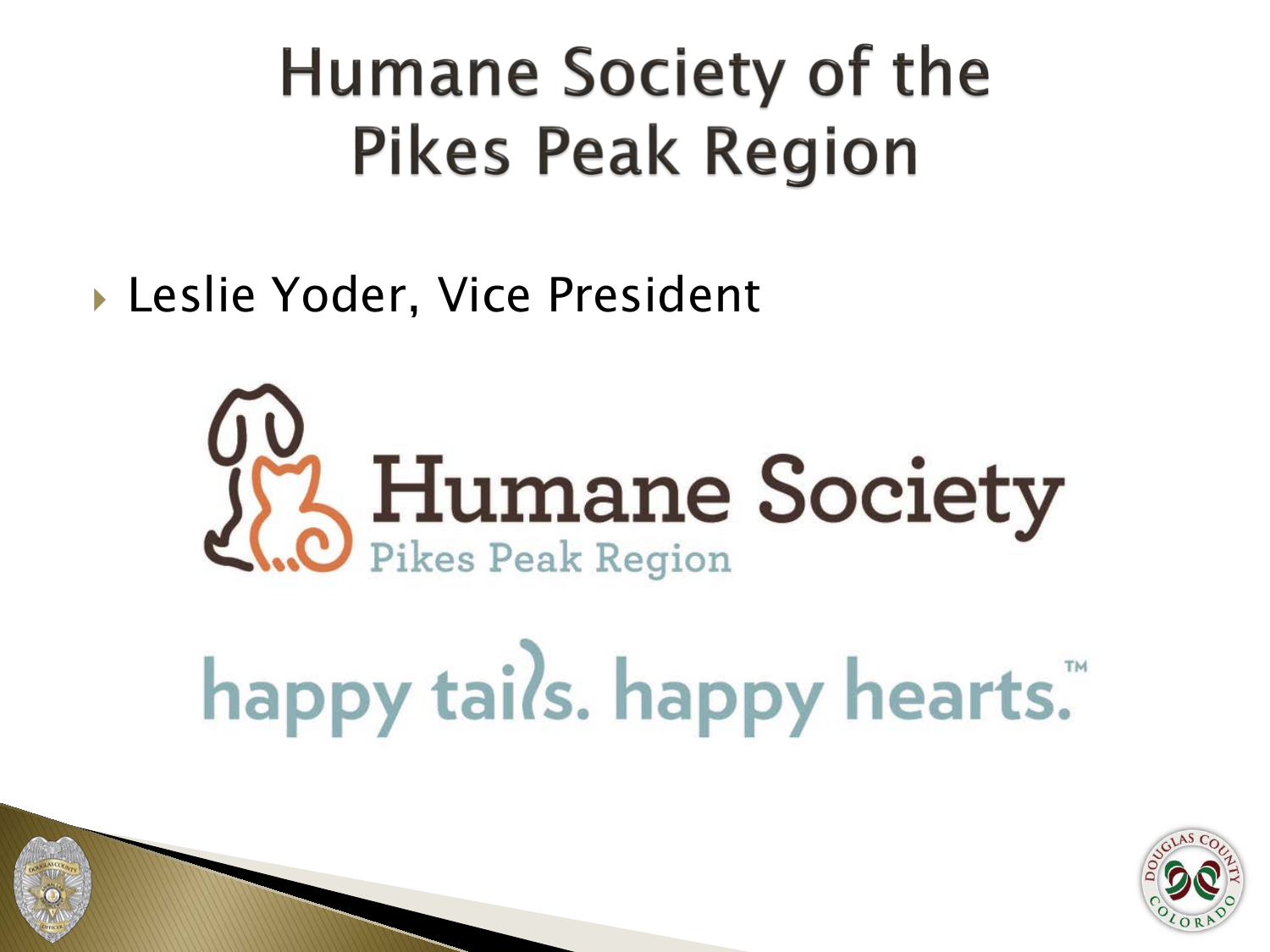## **Dumb Friends League**

▶ Duane Adams, Vice President of Community Solutions

![](_page_10_Picture_2.jpeg)

![](_page_10_Picture_3.jpeg)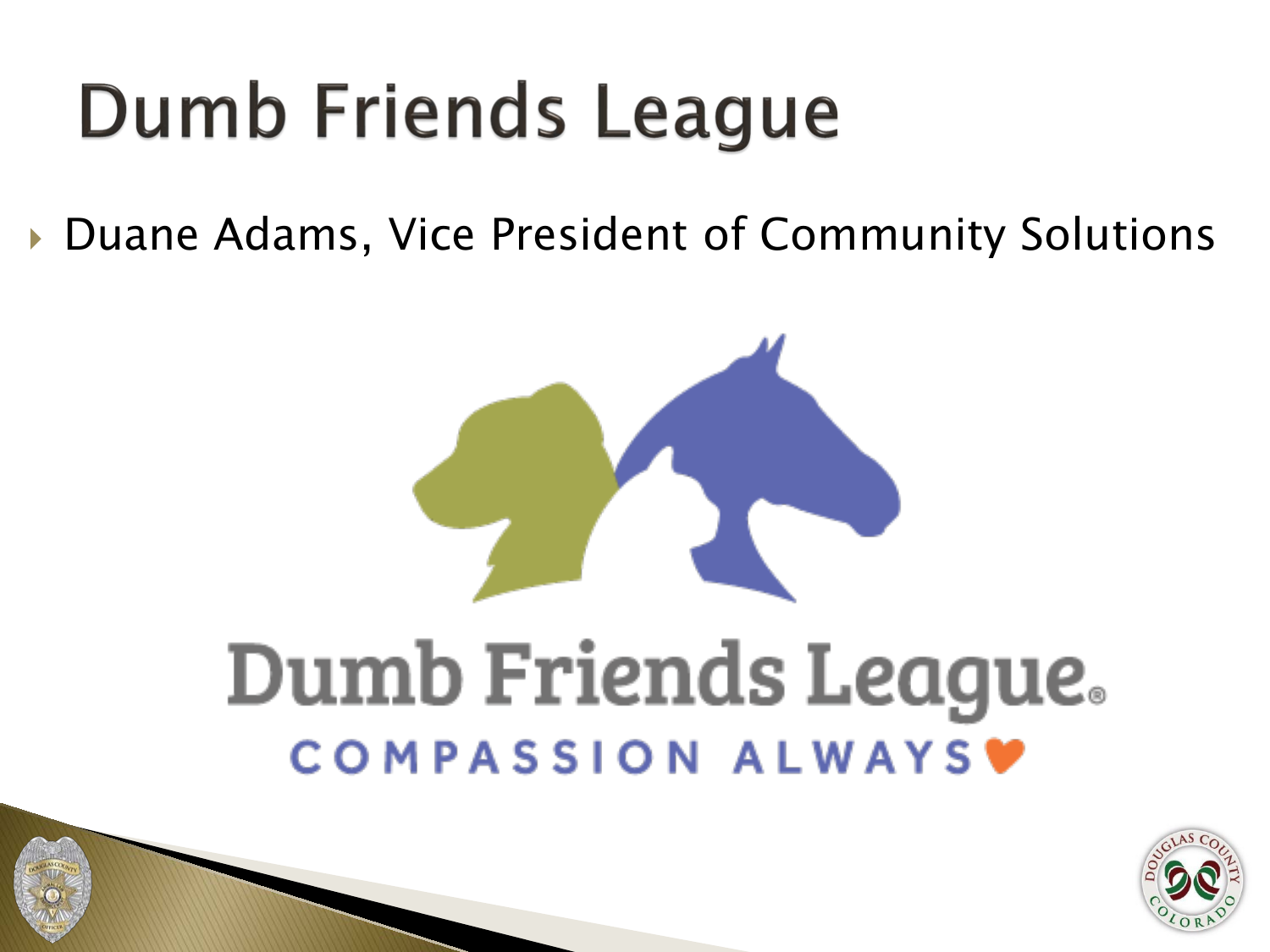## **Douglas County Sheriff Office**

#### ▶ Jim Jensen, Captain of Patrol

![](_page_11_Picture_2.jpeg)

![](_page_11_Picture_3.jpeg)

![](_page_11_Picture_4.jpeg)